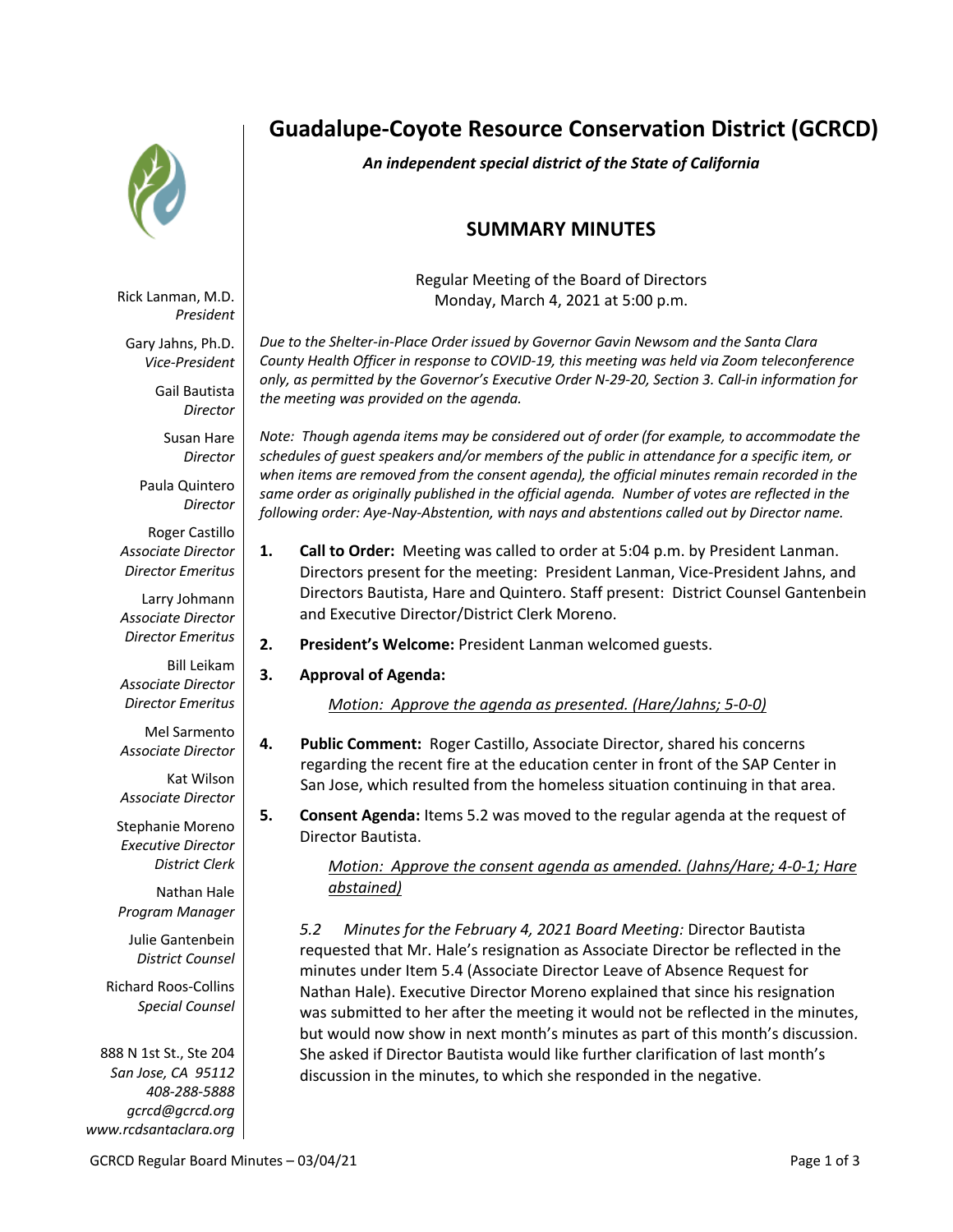During this discussion, Executive Director Moreno also pointed out to the Board that in the switch between presiding officers mid-meeting last month, approval of the consent agenda was overlooked, so those items will be included on a future consent agenda.

*Motion: Approve the minutes for the February 4, 2021 Board meeting as presented. (Quintero/Lanman; 5-0-0)*

**6. Presentation:** Zooey Diggory, Senior Biologist for Valley Water, and Alison Whipple, Environmental Scientist for San Francisco Estuary Institute, gave an overview of the Coyote Creek Native Ecosystem Enhancement Tool (CCNEET) and answered questions from meeting attendees.

#### **7. Partner Reports:**

- *7.1 USDA-NRCS Report:* District Conservationist James Booth gave his monthly report and reviewed natural resource concerns related to a referral he made to GCRCD from a small agricultural producer in the Morgan Hill area who experienced damages to his nursery operation as a result of the recent wind storm. Executive Director Moreno presented an overview of the producer's need for assistance with repairs (estimated at \$4,100) and debris removal; explained the location, ownership and type of agricultural production, and provided additional information regarding State codes authorizing the expenditure of funding. She indicated the work would be provided per the MOU with Loma Prieta RCD and with their permission, and that there may be additional expenditures needed to assist with debris removal; she hopes to work with the San Jose Conservation Corps on the debris removal. She contacted the County's Agricultural Resilience Incentive Program liaison; although they don't have a grant opportunity available for this, they were open to helping facilitate any required building permits. She said she planned to move forward with the financial and technical assistance, but first wanted to make sure the Board had no objections or concerns. President Lanman expressed support and asked the other Directors if there were any objections; none were raised.
- *7.2 Other Partner Reports*: Seth Schalet, Chief Executive Officer for the Santa Clara County FireSafe Council, shared information from the Center for Outreach and Training on employment opportunities for those seeking temporary employment and assistance available for agencies and nonprofit organizations impacted by the fire. Executive Director Moreno offered to prepare some information for distribution.

#### **8. Administration**

- 8.1 *Ad Hoc Environmental Justice Policy Committee:* Committee Co-Chairs Bautista and Quintero reviewed progress, indicated the need to look at the social justice aspects once the environmental justice policy is completed, and announced they would be holding a public meeting on March 15, 2021.
- 8.2 *Rules of Order Policy:* Executive Director Moreno explained that after Director Hare's request for a presentation on Robert's Rules of Order, President Lanman and Director Hare engaged in a discussion regarding drafting a formal rules of order policy for the District. Ms Moreno recommended forming an Ad Hoc Rules of Order Policy Committee consisting of President Lanman and Director Hare to create the draft policy.

*Motion: Create an ad hoc Rules of Order Policy Committee to draft a rules of order document for Board review and approval. (Jahns/Quintero; 5-0-0)*

- **9. Director/Associate Director/Staff Updates:** Directors, Associate Directors and the Executive Director gave updates on topics and activities relevant to GCRCD.
- **10. Meeting Adjourned at 6:34 p.m. to April 1, 2021 at 5:00 p.m.**